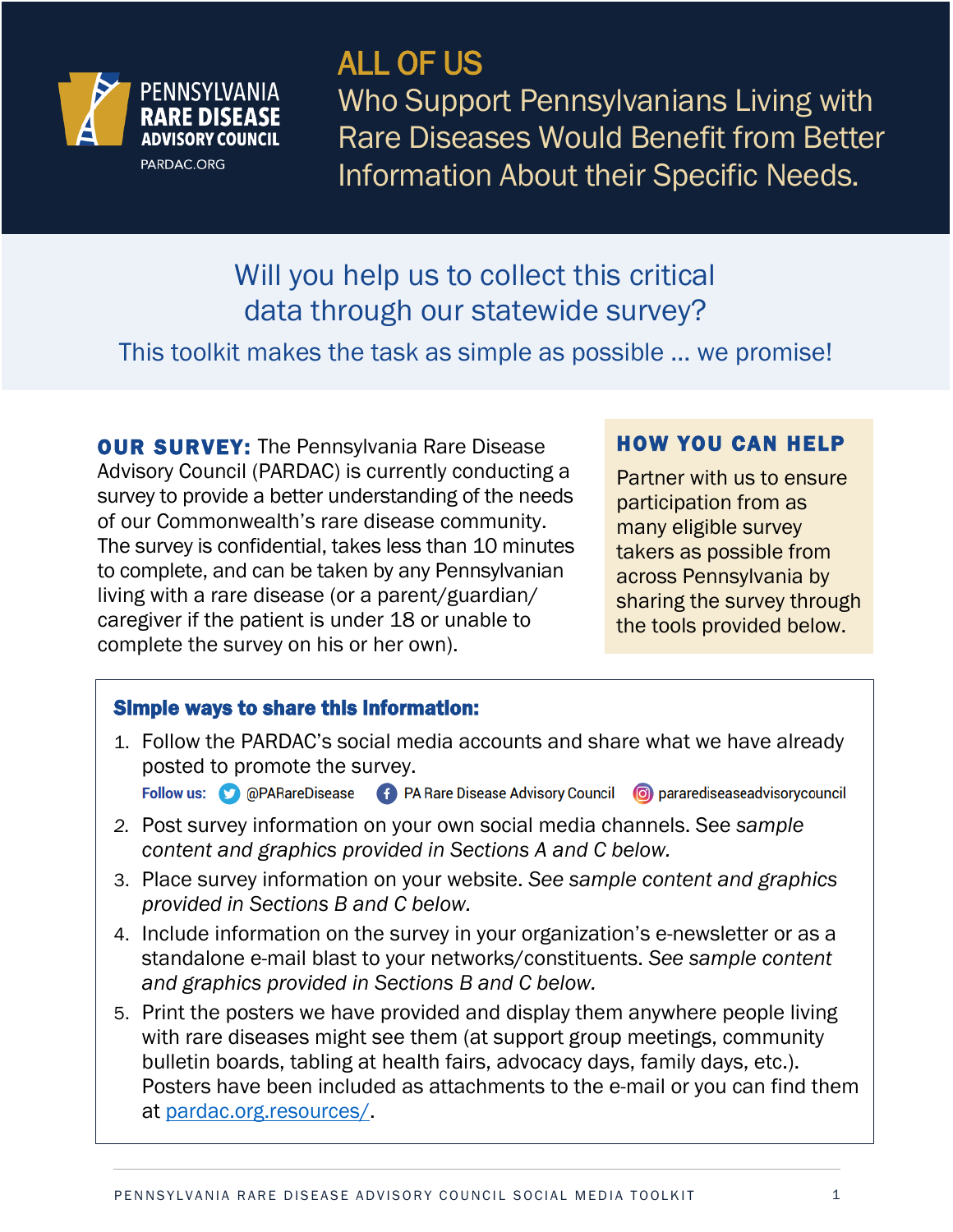

#### SECTION A: Sample Social Media Content

Please feel free to copy and paste this content or customize it to best represent the specific rare disease community you serve.

### FACEBOOK SAMPLES:

**Option 1: Greater public awareness of rare** diseases is critically needed! If you or a loved one has a rare disease and live in PA, please take the confidential PA Rare Disease Survey today. This will help us to better understand the experiences and needs of Pennsylvanians living with a rare disease so that we can best represent and amplify your voice. You can take the survey at [pardac.org/survey/.](http://pardac.org/survey/)

Option 2: We are proud to partner with the Pennsylvania Rare Disease Advisory Council (PARDAC) to promote the PA Rare Disease Survey. Did you know that 1 in 12 Pennsylvanians are living with a rare disease? We are calling on our members to help us gain more insights into the needs of people living with rare diseases. If you have a rare disease or care for someone who does, please take the survey now at [pardac.org/survey/.](http://pardac.org/survey/)

Option 3: Do you have a rare disease or care for a loved one that does? Then please invest a few minutes to take the confidential PA Rare Disease Survey. Your responses will help the Pennsylvania Rare Disease Advisory Council (PARDAC) to better understand your unique needs so they can better advocate for you and improve the quality of life for all those affected by rare disease in PA! You can take the [survey](https://pardac.org/survey/) at [pardac.org/survey/.](http://pardac.org/survey/)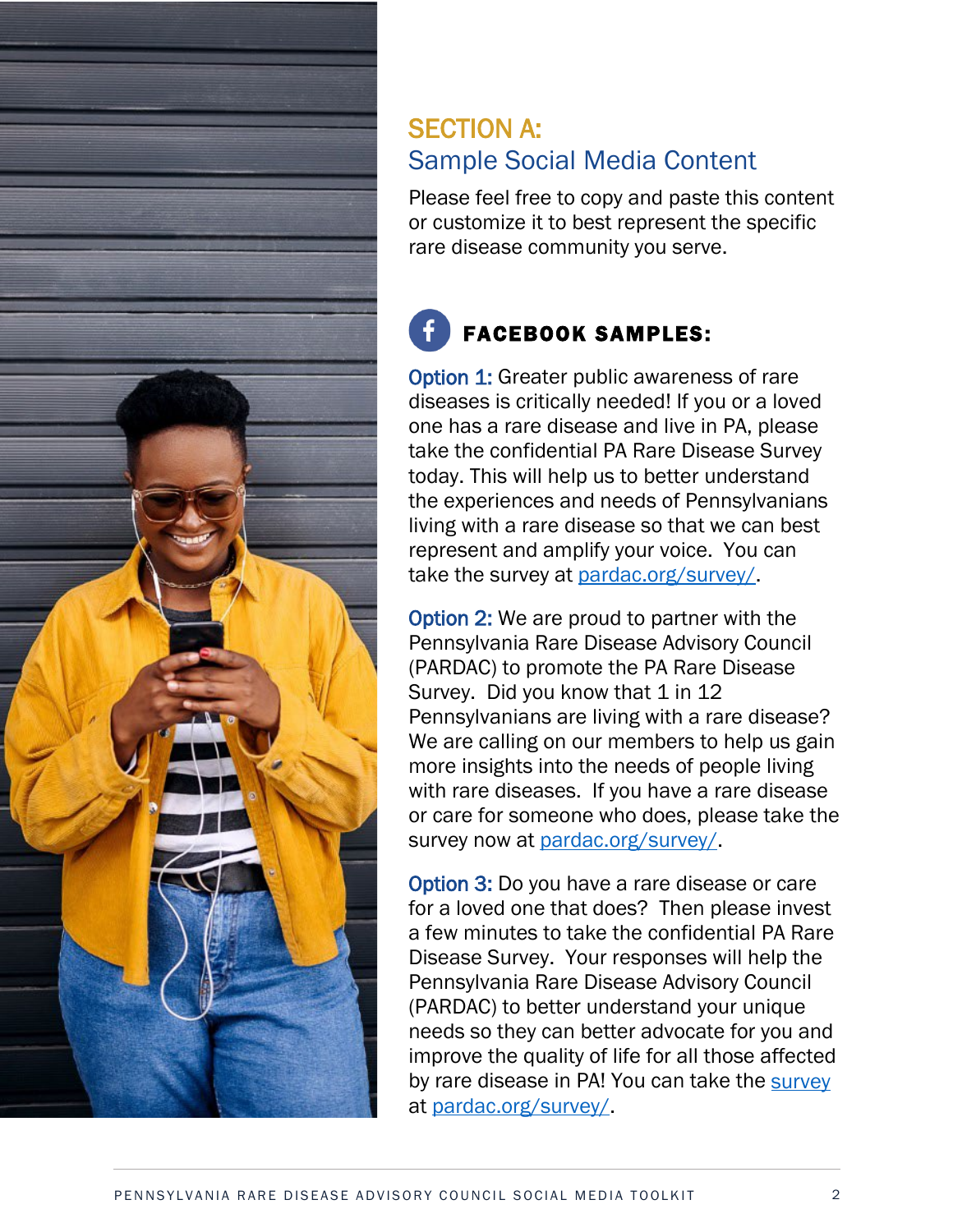

### TWITTER SAMPLES:

**Option 1: Greater public awareness of rare** diseases is critically needed! If you or a loved one has a #raredisease and live in PA, please take the confidential PA Rare Disease Survey today at [pardac.org/survey/](http://pardac.org/survey/) and amplify your voice #PARareDisease (add your own hashtags).

Option 2: We are proud to partner with the Pennsylvania Rare Disease Advisory Council to promote the PA Rare Disease Survey. 1 in 12 Pennsylvanians live with a rare disease - If you have a #raredisease or care for someone who does, please take the survey at pardac.org/survey/

Option 3: Do you have a #raredisease or care for a loved one that does? Then please take the confidential PA Rare Disease Survey to help @pararedisease better understand your unique needs so they can better advocate for you! Take the survey at [pardac.org/survey/](http://pardac.org/survey/) #PARareDisease.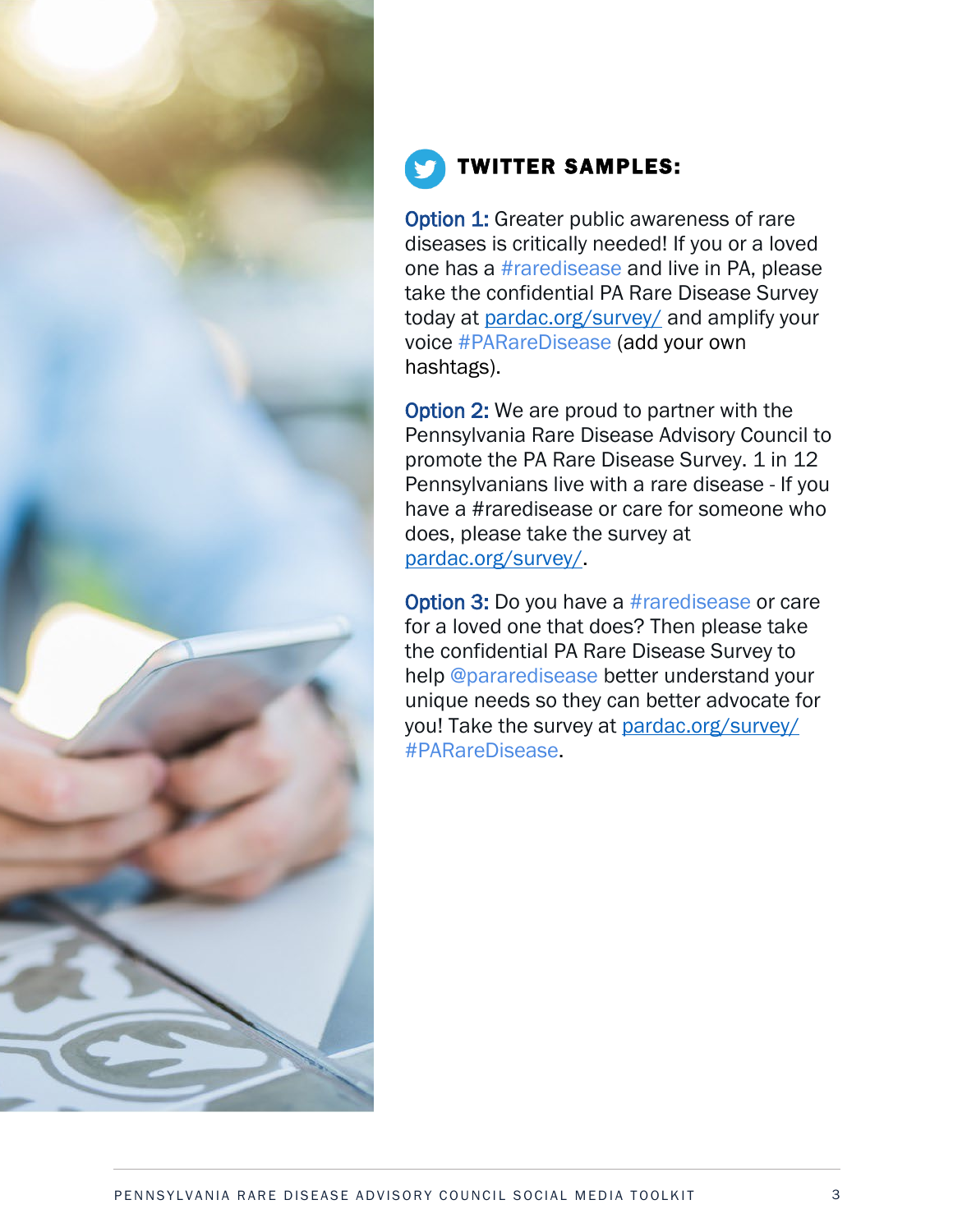

#### INSTAGRAM SAMPLES:

**Option 1:** Do you have a rare disease or care for a loved one that does? Then please invest a few minutes to take the confidential PA Rare Disease Survey. Your responses will help the Pennsylvania Rare Disease Advisory Council (PARDAC) to better understand your unique needs so they can better advocate for you and improve the quality of life for all those affected by rare disease in PA! You can take the survey at [pardac.org/survey/](http://pardac.org/survey/) 

**Option 2: Greater public awareness of rare** diseases is critically needed! If you or a loved one has a rare disease and live in PA, please take the confidential PA Rare Disease Survey today. This will help the PA Rare Disease Advisory Council to better understand the experiences and needs of Pennsylvanians living with a rare disease so that they can best represent and amplify your voice. Take the survey at [pardac.org/survey/](http://pardac.org/survey/) 

Option 3: We are proud to partner with the Pennsylvania Rare Disease Advisory Council (PARDAC) to promote the PA Rare Disease Survey. Did you know that 1 in 12 Pennsylvanians are living with a rare disease? We are calling on our members to help the PARDAC gain more insights into the needs of people living with rare diseases. If you have a rare disease or care for someone who does, please take the survey now at [pardac.org/survey/](http://pardac.org/survey/)

Use these hashtags with your posts: #PARareDisease #RareDisease # (insert your hashtags)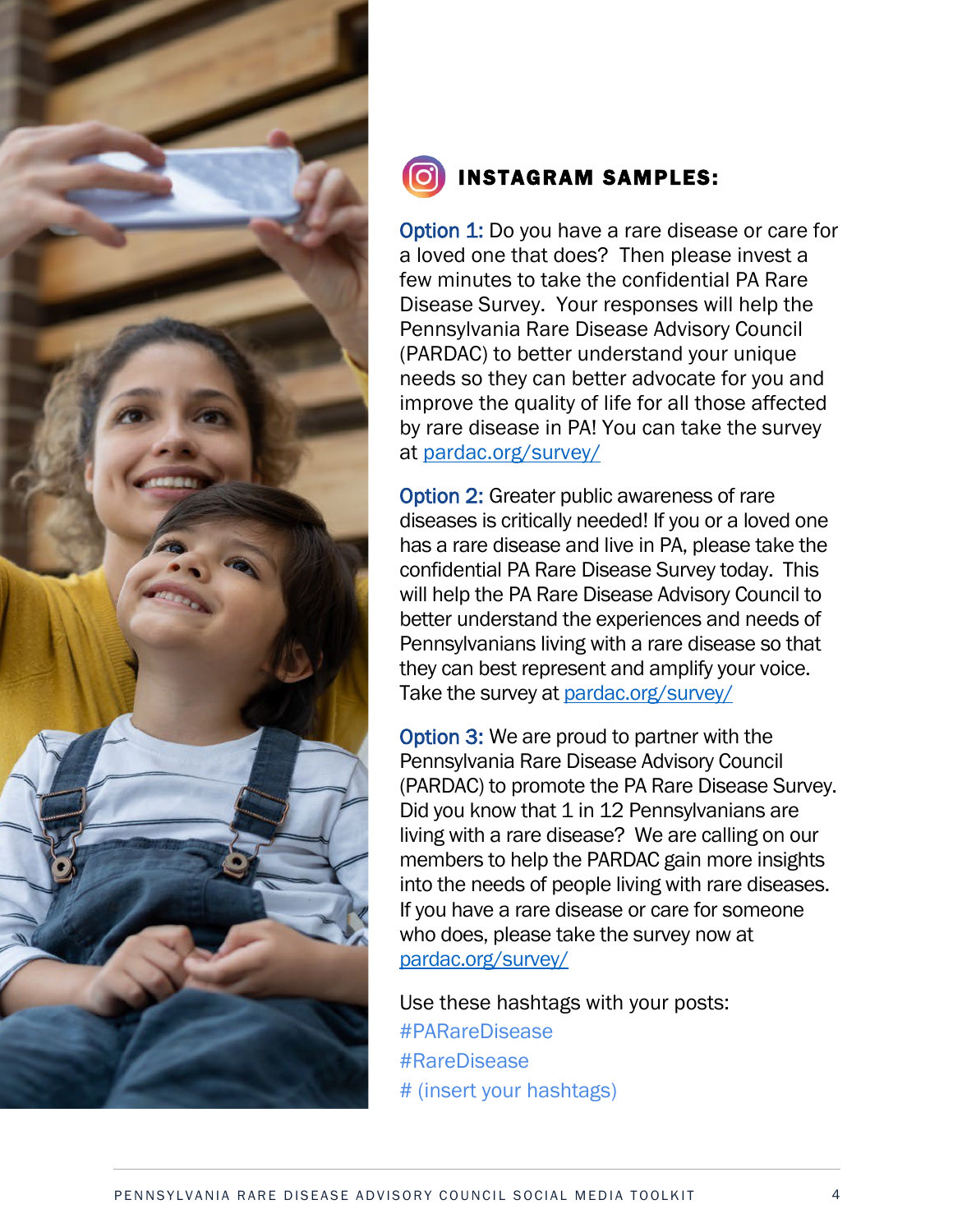#### SECTION B: Website and Newsletter Content

## PLEASE TAKE THE PA RARE DISEASE SURVEY TODAY!

(Insert organization name) is partnering with The Pennsylvania Rare Disease Advisory Council (PARDAC) to promote participation in the PA Rare Disease Survey. The survey results will help the PARDAC and all of us who support people living with rare diseases to better understand their needs and take action to improve their lives. The survey is completely confidential and takes less than 10 minutes to complete. If you are a rare Pennsylvanian or care for someone who is, please take the [PARDAC Survey](https://pardac.org/survey/) at [pardac.org/survey/.](https://pardac.org/survey/) For more information about the PARDAC or if you would like information about the survey results once released, please sign up for their [newsletter](https://pardac.org/news/) at [pardac.org/news/](https://pardac.org/news/)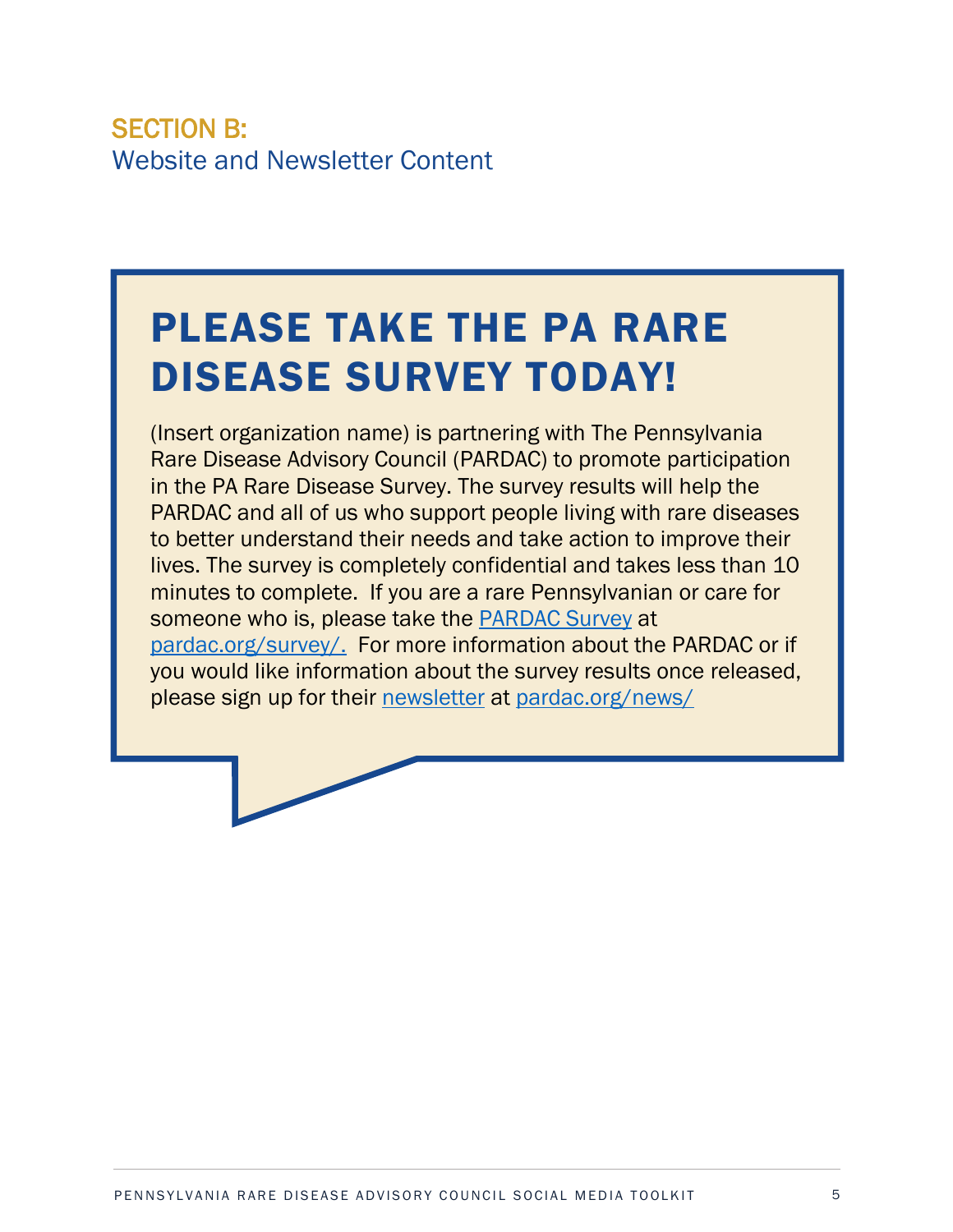#### SECTION C: Sample Graphics

Note: please use these graphics to accompany your social media posts, newsletter articles, e-mail communications, etc. Please feel free to use other images that resonate with your membership/constituency as well.



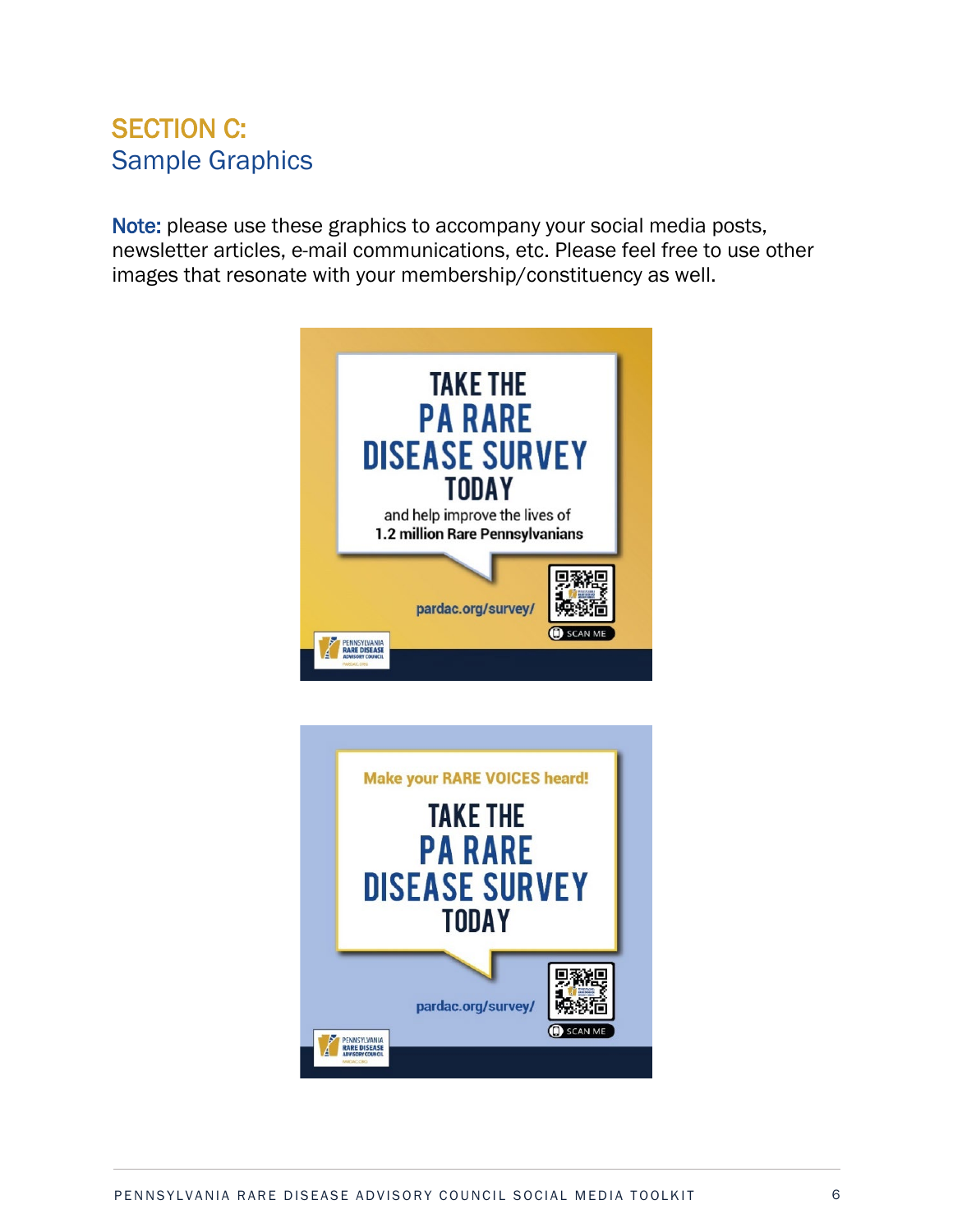

# 1.2 million Pennsylvanians

live with a rare disease.

In the U.S., about 30 million people-50% of them children-have a rare disease.

## **TAKE THE PA RARE DISEASE SURVEY TODAY**

It takes 10 minutes and is completely confidential.



PENNSYLVANIA<br>RARE DISEASE

pardac.org/survey/